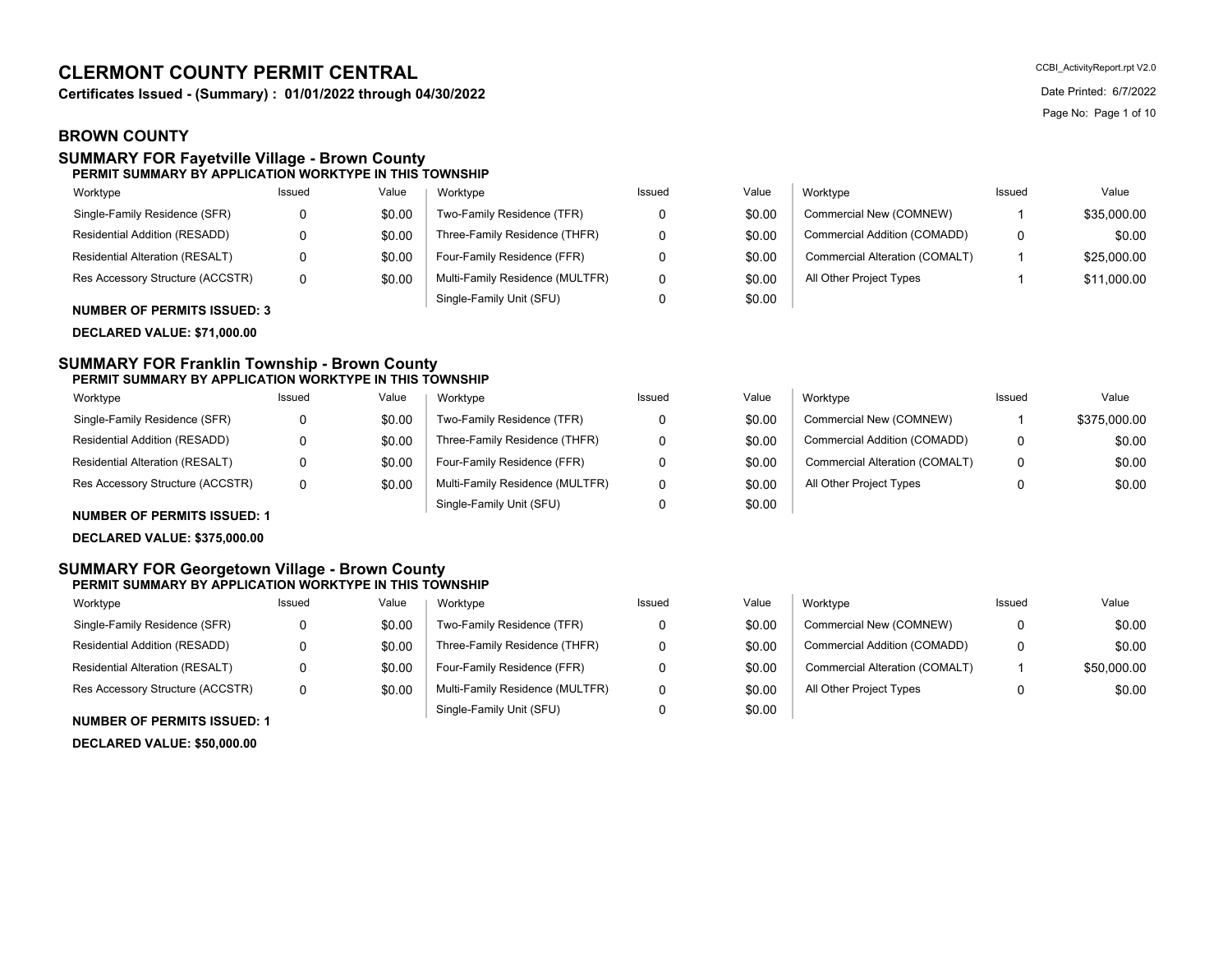#### **SUMMARY FOR Green Township - Brown County PERMIT SUMMARY BY APPLICATION WORKTYPE IN THIS TOWNSHIP**

| Worktype                         | Issued | Value  | Worktype                        | Issued | Value  | Worktype                       | Issued | Value  |
|----------------------------------|--------|--------|---------------------------------|--------|--------|--------------------------------|--------|--------|
| Single-Family Residence (SFR)    |        | \$0.00 | Two-Family Residence (TFR)      |        | \$0.00 | Commercial New (COMNEW)        | 0      | \$0.00 |
| Residential Addition (RESADD)    |        | \$0.00 | Three-Family Residence (THFR)   |        | \$0.00 | Commercial Addition (COMADD)   | 0      | \$0.00 |
| Residential Alteration (RESALT)  |        | \$0.00 | Four-Family Residence (FFR)     |        | \$0.00 | Commercial Alteration (COMALT) |        | \$0.00 |
| Res Accessory Structure (ACCSTR) |        | \$0.00 | Multi-Family Residence (MULTFR) |        | \$0.00 | All Other Project Types        |        | \$0.00 |
|                                  |        |        | Single-Family Unit (SFU)        |        | \$0.00 |                                |        |        |

### **NUMBER OF PERMITS ISSUED: 1**

**DECLARED VALUE: \$0.00**

#### **SUMMARY FOR Higginsport Village - Brown County PERMIT SUMMARY BY APPLICATION WORKTYPE IN THIS TOWNSHIP**

| Worktype                         | Issued | Value  | Worktype                        | Issued | Value  | Worktype                       | Issued | Value      |
|----------------------------------|--------|--------|---------------------------------|--------|--------|--------------------------------|--------|------------|
| Single-Family Residence (SFR)    |        | \$0.00 | Two-Family Residence (TFR)      |        | \$0.00 | Commercial New (COMNEW)        |        | \$0.00     |
| Residential Addition (RESADD)    |        | \$0.00 | Three-Family Residence (THFR)   |        | \$0.00 | Commercial Addition (COMADD)   |        | \$0.00     |
| Residential Alteration (RESALT)  |        | \$0.00 | Four-Family Residence (FFR)     |        | \$0.00 | Commercial Alteration (COMALT) |        | \$3.250.00 |
| Res Accessory Structure (ACCSTR) |        | \$0.00 | Multi-Family Residence (MULTFR) |        | \$0.00 | All Other Project Types        |        | \$0.00     |
|                                  |        |        | Single-Family Unit (SFU)        |        | \$0.00 |                                |        |            |

#### **NUMBER OF PERMITS ISSUED: 1**

**DECLARED VALUE: \$3,250.00**

#### **SUMMARY FOR Lewis Township - Brown County PERMIT SUMMARY BY APPLICATION WORKTYPE IN THIS TOWNSHIP**

| Worktype                           | Issued | Value  | Worktype                        | Issued | Value  | Worktype                       | Issued | Value          |
|------------------------------------|--------|--------|---------------------------------|--------|--------|--------------------------------|--------|----------------|
| Single-Family Residence (SFR)      | 0      | \$0.00 | Two-Family Residence (TFR)      |        | \$0.00 | Commercial New (COMNEW)        |        | \$1,558,000.00 |
| Residential Addition (RESADD)      | 0      | \$0.00 | Three-Family Residence (THFR)   |        | \$0.00 | Commercial Addition (COMADD)   |        | \$0.00         |
| Residential Alteration (RESALT)    | 0      | \$0.00 | Four-Family Residence (FFR)     |        | \$0.00 | Commercial Alteration (COMALT) | 0      | \$0.00         |
| Res Accessory Structure (ACCSTR)   | 0      | \$0.00 | Multi-Family Residence (MULTFR) |        | \$0.00 | All Other Project Types        |        | \$5,000.00     |
| <b>NUMBER OF PERMITS ISSUED: 3</b> |        |        | Single-Family Unit (SFU)        |        | \$0.00 |                                |        |                |

**DECLARED VALUE: \$1,563,000.00**

### **SUMMARY FOR Mt Orab Village - Brown County PERMIT SUMMARY BY APPLICATION WORKTYPE IN THIS TOWNSHIP**

| Worktype                               | Issued | Value  | Worktype                        | Issued | Value  | Worktype                       | <b>Issued</b> | Value          |
|----------------------------------------|--------|--------|---------------------------------|--------|--------|--------------------------------|---------------|----------------|
| Single-Family Residence (SFR)          | 0      | \$0.00 | Two-Family Residence (TFR)      |        | \$0.00 | Commercial New (COMNEW)        |               | \$1,147,000.00 |
| Residential Addition (RESADD)          | 0      | \$0.00 | Three-Family Residence (THFR)   |        | \$0.00 | Commercial Addition (COMADD)   | 0             | \$0.00         |
| <b>Residential Alteration (RESALT)</b> | 0      | \$0.00 | Four-Family Residence (FFR)     |        | \$0.00 | Commercial Alteration (COMALT) | h             | \$5,327,000.00 |
| Res Accessory Structure (ACCSTR)       | 0      | \$0.00 | Multi-Family Residence (MULTFR) |        | \$0.00 | All Other Project Types        |               | \$47,400.00    |
| <b>NUMBER OF PERMITS ISSUED: 13</b>    |        |        | Single-Family Unit (SFU)        |        | \$0.00 |                                |               |                |

## **DECLARED VALUE: \$6,521,400.00**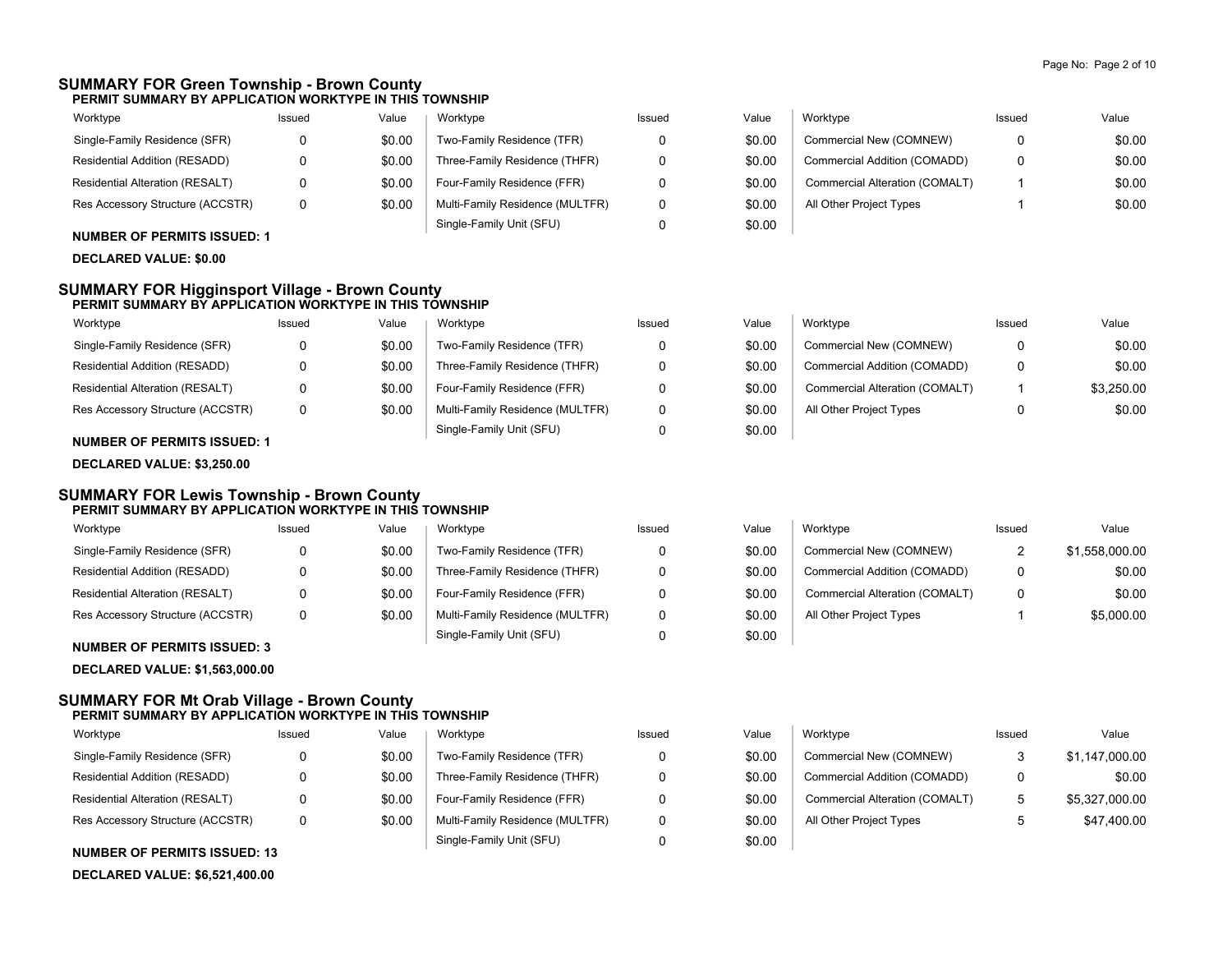#### **SUMMARY FOR Perry Township - Brown County PERMIT SUMMARY BY APPLICATION WORKTYPE IN THIS TOWNSHIP**

| Worktype                         | Issued | Value  | Worktype                        | Issued | Value  | Worktype                       | Issued   | Value      |
|----------------------------------|--------|--------|---------------------------------|--------|--------|--------------------------------|----------|------------|
| Single-Family Residence (SFR)    |        | \$0.00 | Two-Family Residence (TFR)      |        | \$0.00 | Commercial New (COMNEW)        | $\Omega$ | \$0.00     |
| Residential Addition (RESADD)    |        | \$0.00 | Three-Family Residence (THFR)   |        | \$0.00 | Commercial Addition (COMADD)   | $\Omega$ | \$0.00     |
| Residential Alteration (RESALT)  |        | \$0.00 | Four-Family Residence (FFR)     |        | \$0.00 | Commercial Alteration (COMALT) |          | \$1,000.00 |
| Res Accessory Structure (ACCSTR) |        | \$0.00 | Multi-Family Residence (MULTFR) |        | \$0.00 | All Other Project Types        |          | \$0.00     |
|                                  |        |        | Single-Family Unit (SFU)        |        | \$0.00 |                                |          |            |

### **NUMBER OF PERMITS ISSUED: 1**

**DECLARED VALUE: \$1,000.00**

#### **SUMMARY FOR Ripley Village - Brown County PERMIT SUMMARY BY APPLICATION WORKTYPE IN THIS TOWNSHIP**

| Worktype                         | Issued | Value  | Worktype                        | Issued | Value  | Worktype                       | Issued | Value      |
|----------------------------------|--------|--------|---------------------------------|--------|--------|--------------------------------|--------|------------|
| Single-Family Residence (SFR)    |        | \$0.00 | Two-Family Residence (TFR)      |        | \$0.00 | Commercial New (COMNEW)        |        | \$0.00     |
| Residential Addition (RESADD)    |        | \$0.00 | Three-Family Residence (THFR)   |        | \$0.00 | Commercial Addition (COMADD)   |        | \$0.00     |
| Residential Alteration (RESALT)  |        | \$0.00 | Four-Family Residence (FFR)     |        | \$0.00 | Commercial Alteration (COMALT) | 6      | \$4,200.00 |
| Res Accessory Structure (ACCSTR) |        | \$0.00 | Multi-Family Residence (MULTFR) |        | \$0.00 | All Other Project Types        |        | \$0.00     |
|                                  |        |        | Single-Family Unit (SFU)        |        | \$0.00 |                                |        |            |

### **NUMBER OF PERMITS ISSUED: 6**

**DECLARED VALUE: \$4,200.00**

#### **SUMMARY FOR Sardinia Village - Brown County PERMIT SUMMARY BY APPLICATION WORKTYPE IN THIS TOWNSHIP**

| Worktype                                                                                                                                                                                                                                                                                                                                                                                                                                                   | Issued | Value  | Worktype                        | Issued | Value  | Worktype                       | Issued   | Value  |
|------------------------------------------------------------------------------------------------------------------------------------------------------------------------------------------------------------------------------------------------------------------------------------------------------------------------------------------------------------------------------------------------------------------------------------------------------------|--------|--------|---------------------------------|--------|--------|--------------------------------|----------|--------|
| Single-Family Residence (SFR)                                                                                                                                                                                                                                                                                                                                                                                                                              |        | \$0.00 | Two-Family Residence (TFR)      |        | \$0.00 | Commercial New (COMNEW)        | $\Omega$ | \$0.00 |
| Residential Addition (RESADD)                                                                                                                                                                                                                                                                                                                                                                                                                              |        | \$0.00 | Three-Family Residence (THFR)   |        | \$0.00 | Commercial Addition (COMADD)   | $\Omega$ | \$0.00 |
| <b>Residential Alteration (RESALT)</b>                                                                                                                                                                                                                                                                                                                                                                                                                     |        | \$0.00 | Four-Family Residence (FFR)     |        | \$0.00 | Commercial Alteration (COMALT) |          | \$0.00 |
| Res Accessory Structure (ACCSTR)                                                                                                                                                                                                                                                                                                                                                                                                                           | 0      | \$0.00 | Multi-Family Residence (MULTFR) |        | \$0.00 | All Other Project Types        |          | \$0.00 |
| $\mathbf{1} \cup \mathbf{1} \cup \mathbf{2} \cup \mathbf{3} \cup \mathbf{4} \cup \mathbf{5} \cup \mathbf{6} \cup \mathbf{5} \cup \mathbf{6} \cup \mathbf{7} \cup \mathbf{8} \cup \mathbf{8} \cup \mathbf{9} \cup \mathbf{1} \cup \mathbf{1} \cup \mathbf{1} \cup \mathbf{1} \cup \mathbf{1} \cup \mathbf{1} \cup \mathbf{1} \cup \mathbf{1} \cup \mathbf{1} \cup \mathbf{1} \cup \mathbf{1} \cup \mathbf{1} \cup \mathbf{1} \cup \mathbf{1} \cup \mathbf{$ |        |        | Single-Family Unit (SFU)        |        | \$0.00 |                                |          |        |

#### **NUMBER OF PERMITS ISSUED: 1**

**DECLARED VALUE: \$0.00**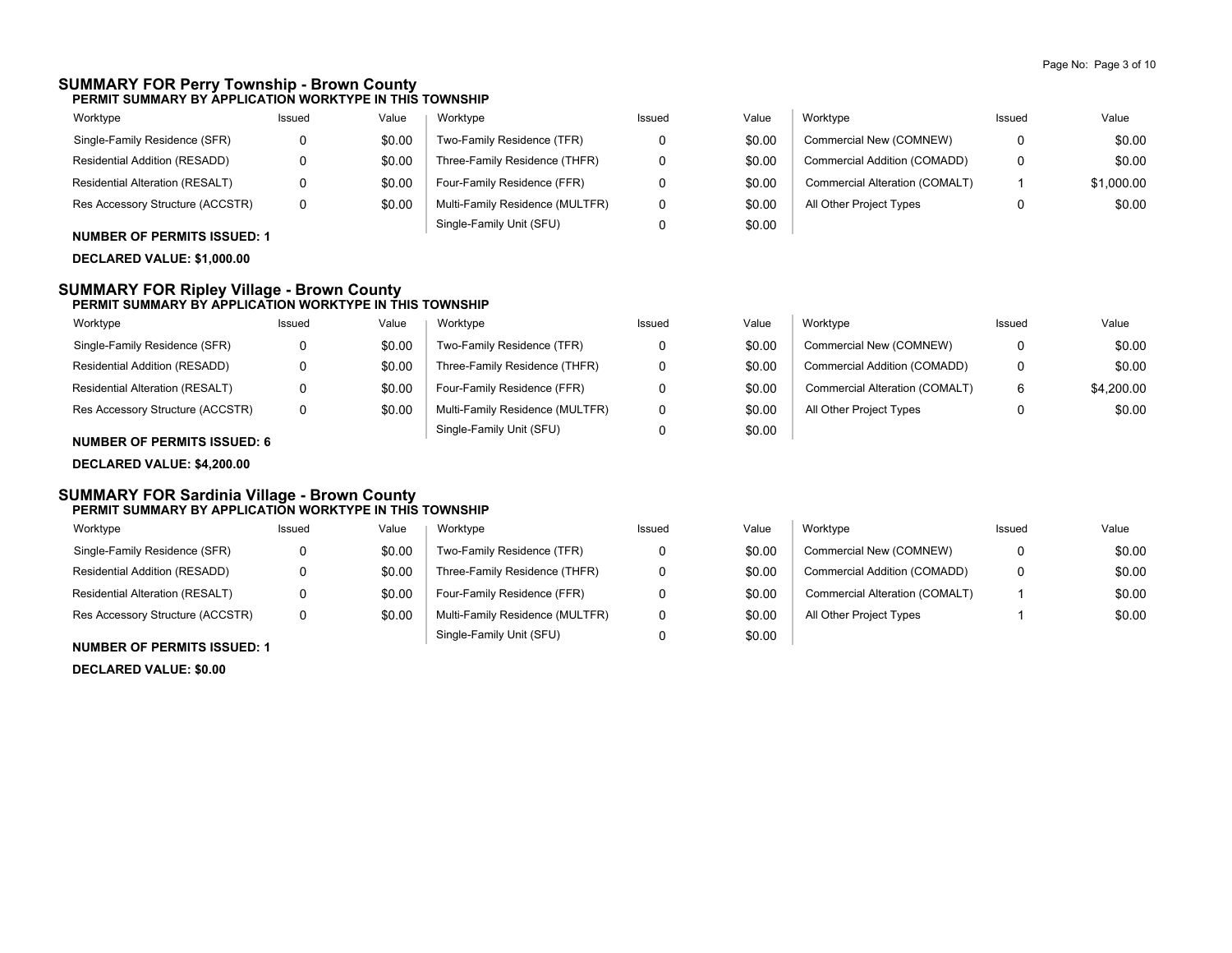## **Summary For BROWN COUNTY**

#### **PERMIT SUMMARY BY APPLICATION WORKTYPE IN THIS COUNTY**

| Worktype                               | Issued | Value  | Worktype                        | Issued | Value  | Worktype                       | Issued | Value          |
|----------------------------------------|--------|--------|---------------------------------|--------|--------|--------------------------------|--------|----------------|
| Single-Family Residence (SFR)          |        | \$0.00 | Two-Family Residence (TFR)      |        | \$0.00 | Commercial New (COMNEW)        |        | \$3,115,000.00 |
| Residential Addition (RESADD)          |        | \$0.00 | Three-Family Residence (THFR)   |        | \$0.00 | Commercial Addition (COMADD)   |        | \$0.00         |
| <b>Residential Alteration (RESALT)</b> |        | \$0.00 | Four-Family Residence (FFR)     |        | \$0.00 | Commercial Alteration (COMALT) | 17     | \$5,410,450.00 |
| Res Accessory Structure (ACCSTR)       |        | \$0.00 | Multi-Family Residence (MULTFR) |        | \$0.00 | All Other Project Types        |        | \$63,400.00    |
|                                        |        |        | Single-Family Unit (SFU)        |        | \$0.00 |                                |        |                |

#### **NUMBER OF PERMITS ISSUED: 31**

**DECLARED VALUE: \$8,588,850.00**

## **CLERMONT COUNTY**

## **SUMMARY FOR Amelia Village**

#### **PERMIT SUMMARY BY APPLICATION WORKTYPE IN THIS TOWNSHIP**

| Worktype                         | Issued | Value       | Worktvpe                        | Issued | Value  | Worktype                       | Issued | Value       |
|----------------------------------|--------|-------------|---------------------------------|--------|--------|--------------------------------|--------|-------------|
| Single-Family Residence (SFR)    |        | \$0.00      | Two-Family Residence (TFR)      |        | \$0.00 | Commercial New (COMNEW)        | 0      | \$0.00      |
| Residential Addition (RESADD)    | ັ      | \$38.539.00 | Three-Family Residence (THFR)   |        | \$0.00 | Commercial Addition (COMADD)   | 0      | \$0.00      |
| Residential Alteration (RESALT)  | ັ      | \$25,500.00 | Four-Family Residence (FFR)     |        | \$0.00 | Commercial Alteration (COMALT) | 0      | \$0.00      |
| Res Accessory Structure (ACCSTR) | v      | \$0.00      | Multi-Family Residence (MULTFR) |        | \$0.00 | All Other Project Types        |        | \$25,500.00 |
|                                  |        |             | Single-Family Unit (SFU)        |        | \$0.00 |                                |        |             |

## **NUMBER OF PERMITS ISSUED: 6**

**DECLARED VALUE: \$64,039.00**

#### **SUMMARY FOR Batavia Township PERMIT SUMMARY BY APPLICATION WORKTYPE IN THIS TOWNSHIP**

| Worktype                         | Issued | Value          | Worktype                        | Issued | Value  | Worktype                       | Issued | Value          |
|----------------------------------|--------|----------------|---------------------------------|--------|--------|--------------------------------|--------|----------------|
| Single-Family Residence (SFR)    | 13     | \$3.597.220.00 | Two-Family Residence (TFR)      |        | \$0.00 | Commercial New (COMNEW)        | 4      | \$231,600.00   |
| Residential Addition (RESADD)    |        | \$96,000.00    | Three-Family Residence (THFR)   |        | \$0.00 | Commercial Addition (COMADD)   |        | \$4,850,000.00 |
| Residential Alteration (RESALT)  | 40     | \$571.886.00   | Four-Family Residence (FFR)     |        | \$0.00 | Commercial Alteration (COMALT) | O      | \$7,143,755.00 |
| Res Accessory Structure (ACCSTR) |        | \$41.500.00    | Multi-Family Residence (MULTFR) |        | \$0.00 | All Other Project Types        | 34     | \$1,434,748.00 |
|                                  |        |                | Single-Family Unit (SFU)        |        | \$0.00 |                                |        |                |

#### **NUMBER OF PERMITS ISSUED: 98**

**DECLARED VALUE: \$17,692,361.00**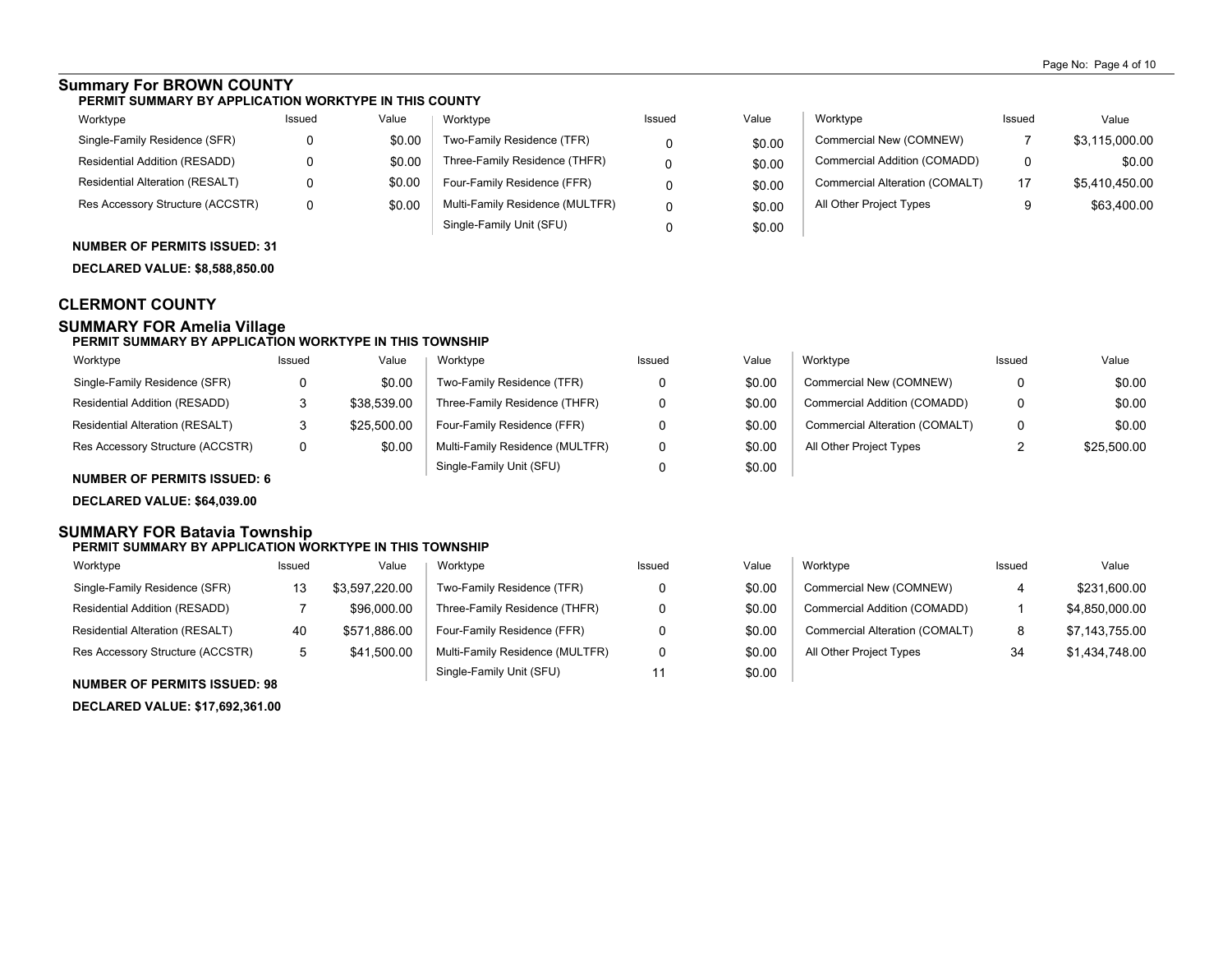\$0.00 \$0.00 \$0.00 \$10,000.00

# **SUMMARY FOR Batavia Village**

**PERMIT SUMMARY BY APPLICATION WORKTYPE IN THIS TOWNSHIP**

| Worktype                               | Issued | Value        | Worktype                        | Issued | Value  | Worktype                       | Issued | Value        |
|----------------------------------------|--------|--------------|---------------------------------|--------|--------|--------------------------------|--------|--------------|
| Single-Family Residence (SFR)          |        | \$465.137.00 | Two-Family Residence (TFR)      |        | \$0.00 | Commercial New (COMNEW)        |        | \$1.500.00   |
| Residential Addition (RESADD)          |        | \$140,000.00 | Three-Family Residence (THFR)   |        | \$0.00 | Commercial Addition (COMADD)   |        | \$300,000.00 |
| <b>Residential Alteration (RESALT)</b> |        | \$25.500.00  | Four-Family Residence (FFR)     |        | \$0.00 | Commercial Alteration (COMALT) | 6      | \$331.940.00 |
| Res Accessory Structure (ACCSTR)       |        | \$0.00       | Multi-Family Residence (MULTFR) |        | \$0.00 | All Other Project Types        | 4      | \$34,400.00  |
|                                        |        |              | Single-Family Unit (SFU)        |        | \$0.00 |                                |        |              |

**NUMBER OF PERMITS ISSUED: 17**

# **DECLARED VALUE: \$1,278,477.00**

## **SUMMARY FOR Bethel Village**

#### **PERMIT SUMMARY BY APPLICATION WORKTYPE IN THIS TOWNSHIP**

| Worktype                                         | Issued   | Value      | Worktype                        | Issued | Value  | Worktype                       | Issued | Value      |
|--------------------------------------------------|----------|------------|---------------------------------|--------|--------|--------------------------------|--------|------------|
| Single-Family Residence (SFR)                    |          | \$0.00     | Two-Family Residence (TFR)      |        | \$0.00 | Commercial New (COMNEW)        |        | \$0.00     |
| Residential Addition (RESADD)                    |          | \$0.00     | Three-Family Residence (THFR)   |        | \$0.00 | Commercial Addition (COMADD)   |        | \$0.00     |
| Residential Alteration (RESALT)                  | <u>.</u> | \$8,400.00 | Four-Family Residence (FFR)     |        | \$0.00 | Commercial Alteration (COMALT) | ົ      | \$8.100.00 |
| Res Accessory Structure (ACCSTR)                 |          | \$0.00     | Multi-Family Residence (MULTFR) |        | \$0.00 | All Other Project Types        |        | \$6,400.00 |
| $\ddotsc$ . The second of $\ddotsc$ of $\ddotsc$ |          |            | Single-Family Unit (SFU)        |        | \$0.00 |                                |        |            |

## **NUMBER OF PERMITS ISSUED: 4**

**DECLARED VALUE: \$16,500.00**

#### **SUMMARY FOR Felicity Village PERMIT SUMMARY BY APPLICATION WORKTYPE IN THIS TOWNSHIP**

| Worktype                         | Issued | Value       | Worktype                        | Issued | Value  | Worktvpe                       | Issued   | Value    |
|----------------------------------|--------|-------------|---------------------------------|--------|--------|--------------------------------|----------|----------|
| Single-Family Residence (SFR)    |        | \$0.00      | Two-Family Residence (TFR)      | 0      | \$0.00 | Commercial New (COMNEW)        |          | \$0      |
| Residential Addition (RESADD)    |        | \$0.00      | Three-Family Residence (THFR)   | 0      | \$0.00 | Commercial Addition (COMADD)   | n        | \$0      |
| Residential Alteration (RESALT)  |        | \$10,500.00 | Four-Family Residence (FFR)     | n      | \$0.00 | Commercial Alteration (COMALT) | $\Omega$ | \$0      |
| Res Accessory Structure (ACCSTR) |        | \$0.00      | Multi-Family Residence (MULTFR) | 0      | \$0.00 | All Other Project Types        |          | \$10,000 |
|                                  |        |             | Single-Family Unit (SFU)        |        | \$0.00 |                                |          |          |

#### **NUMBER OF PERMITS ISSUED: 2**

**DECLARED VALUE: \$10,500.00**

## **SUMMARY FOR Franklin Township**

#### **PERMIT SUMMARY BY APPLICATION WORKTYPE IN THIS TOWNSHIP**

| Worktype                         | Issued | Value       | Worktype                        | Issued | Value  | Worktype                       | Issued | Value       |
|----------------------------------|--------|-------------|---------------------------------|--------|--------|--------------------------------|--------|-------------|
| Single-Family Residence (SFR)    |        | \$0.00      | Two-Family Residence (TFR)      |        | \$0.00 | Commercial New (COMNEW)        |        | \$0.00      |
| Residential Addition (RESADD)    |        | \$0.00      | Three-Family Residence (THFR)   |        | \$0.00 | Commercial Addition (COMADD)   | 0      | \$0.00      |
| Residential Alteration (RESALT)  |        | \$47,500.00 | Four-Family Residence (FFR)     |        | \$0.00 | Commercial Alteration (COMALT) | າ<br>∼ | \$10,000.00 |
| Res Accessory Structure (ACCSTR) |        | \$30,000.00 | Multi-Family Residence (MULTFR) |        | \$0.00 | All Other Project Types        |        | \$6,000.00  |
|                                  |        |             | Single-Family Unit (SFU)        |        | \$0.00 |                                |        |             |

#### **NUMBER OF PERMITS ISSUED: 7**

**DECLARED VALUE: \$87,500.00**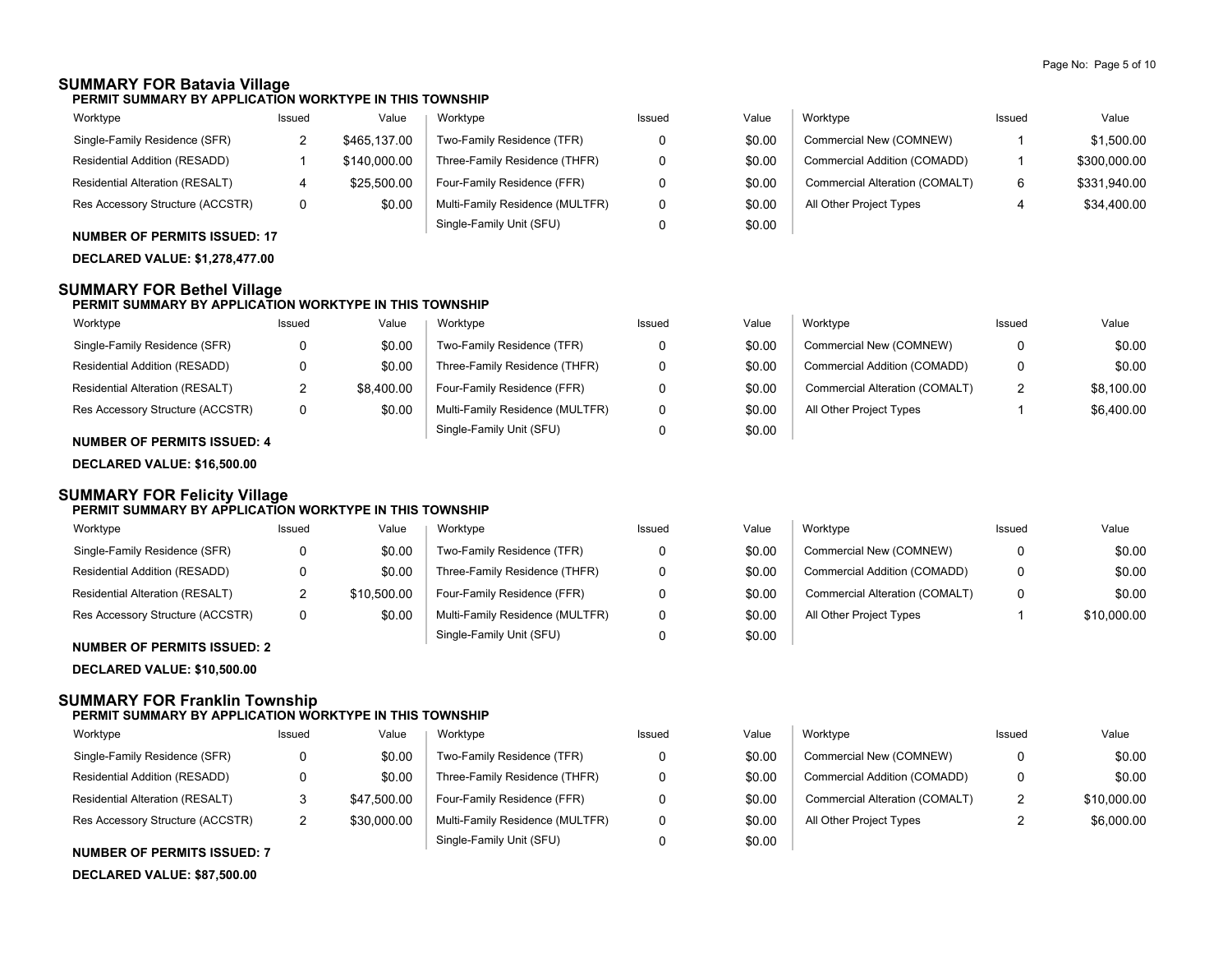## **SUMMARY FOR Goshen Township**

**PERMIT SUMMARY BY APPLICATION WORKTYPE IN THIS TOWNSHIP**

| Worktype                               | Issued | Value        | Worktype                        | Issued | Value        | Worktype                       | Issued | Value        |
|----------------------------------------|--------|--------------|---------------------------------|--------|--------------|--------------------------------|--------|--------------|
| Single-Family Residence (SFR)          |        | \$887,000.00 | Two-Family Residence (TFR)      |        | \$500,000.00 | Commercial New (COMNEW)        |        | \$0.00       |
| Residential Addition (RESADD)          |        | \$239,200.00 | Three-Family Residence (THFR)   |        | \$0.00       | Commercial Addition (COMADD)   |        | \$65,000.00  |
| <b>Residential Alteration (RESALT)</b> | 33     | \$306.756.49 | Four-Family Residence (FFR)     |        | \$0.00       | Commercial Alteration (COMALT) |        | \$519,006.00 |
| Res Accessory Structure (ACCSTR)       |        | \$25,000.00  | Multi-Family Residence (MULTFR) |        | \$0.00       | All Other Project Types        | 22     | \$280.553.20 |
|                                        |        |              | Single-Family Unit (SFU)        |        | \$0.00       |                                |        |              |

## **NUMBER OF PERMITS ISSUED: 49**

**DECLARED VALUE: \$2,541,962.49**

## **SUMMARY FOR Jackson Township**

## **PERMIT SUMMARY BY APPLICATION WORKTYPE IN THIS TOWNSHIP**

| Worktype                         | Issued | Value      | Worktype                        | Issued | Value  | Worktype                       | Issued   | Value      |
|----------------------------------|--------|------------|---------------------------------|--------|--------|--------------------------------|----------|------------|
| Single-Family Residence (SFR)    | 0      | \$0.00     | Two-Family Residence (TFR)      |        | \$0.00 | Commercial New (COMNEW)        | $\Omega$ | \$0.00     |
| Residential Addition (RESADD)    | 0      | \$0.00     | Three-Family Residence (THFR)   |        | \$0.00 | Commercial Addition (COMADD)   | 0        | \$0.00     |
| Residential Alteration (RESALT)  |        | \$5.580.00 | Four-Family Residence (FFR)     |        | \$0.00 | Commercial Alteration (COMALT) | 0        | \$0.00     |
| Res Accessory Structure (ACCSTR) | 0      | \$0.00     | Multi-Family Residence (MULTFR) |        | \$0.00 | All Other Project Types        |          | \$5.580.00 |
|                                  |        |            | Single-Family Unit (SFU)        |        | \$0.00 |                                |          |            |

### **NUMBER OF PERMITS ISSUED: 1**

**DECLARED VALUE: \$5,580.00**

#### **SUMMARY FOR Miami Township PERMIT SUMMARY BY APPLICATION WORKTYPE IN THIS TOWNSHIP**

| Worktype                         | Issued | Value                    | Worktype                        | Issued | Value  | Worktype                       | Issued | Value        |
|----------------------------------|--------|--------------------------|---------------------------------|--------|--------|--------------------------------|--------|--------------|
| Single-Family Residence (SFR)    |        | \$2,318,055.00           | Two-Family Residence (TFR)      |        | \$0.00 | Commercial New (COMNEW)        |        | \$0.00       |
| Residential Addition (RESADD)    | 17     | \$470.371.00             | Three-Family Residence (THFR)   |        | \$0.00 | Commercial Addition (COMADD)   | 5      | \$670,000.00 |
| Residential Alteration (RESALT)  | 88     | \$1,145,887.15           | Four-Family Residence (FFR)     |        | \$0.00 | Commercial Alteration (COMALT) | 23     | \$902.112.00 |
| Res Accessory Structure (ACCSTR) | 9      | \$233,886.49             | Multi-Family Residence (MULTFR) |        | \$0.00 | All Other Project Types        | 72     | \$809.895.22 |
| NUBLEM OF BEBRIER IOOUEB, 101    |        | Single-Family Unit (SFU) |                                 | \$0.00 |        |                                |        |              |

#### **NUMBER OF PERMITS ISSUED: 164**

**DECLARED VALUE: \$5,803,611.64**

## **SUMMARY FOR Monroe Township**

#### **PERMIT SUMMARY BY APPLICATION WORKTYPE IN THIS TOWNSHIP**

| Worktype                         | Issued | Value        | Worktype                        | Issued | Value  | Worktype                       | Issued   | Value       |
|----------------------------------|--------|--------------|---------------------------------|--------|--------|--------------------------------|----------|-------------|
| Single-Family Residence (SFR)    |        | \$683,500.00 | Two-Family Residence (TFR)      |        | \$0.00 | Commercial New (COMNEW)        | $\Omega$ | \$0.00      |
| Residential Addition (RESADD)    |        | \$0.00       | Three-Family Residence (THFR)   |        | \$0.00 | Commercial Addition (COMADD)   | 0        | \$0.00      |
| Residential Alteration (RESALT)  |        | \$102.516.00 | Four-Family Residence (FFR)     |        | \$0.00 | Commercial Alteration (COMALT) | າ        | \$8,000.00  |
| Res Accessory Structure (ACCSTR) |        | \$157.550.00 | Multi-Family Residence (MULTFR) |        | \$0.00 | All Other Project Types        |          | \$90,016.00 |
|                                  |        |              | Single-Family Unit (SFU)        |        | \$0.00 |                                |          |             |

#### **NUMBER OF PERMITS ISSUED: 19**

**DECLARED VALUE: \$951,566.00**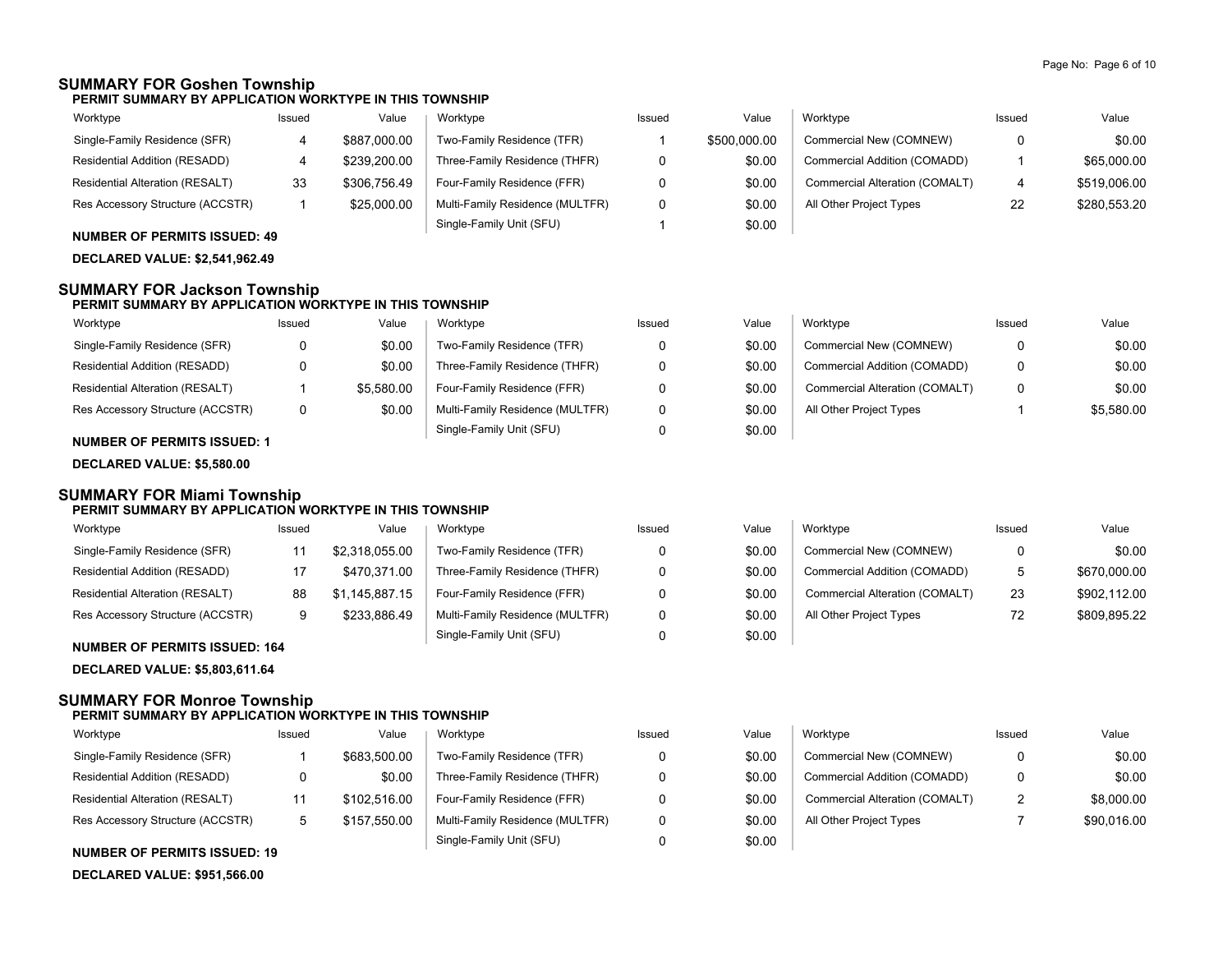## **SUMMARY FOR Moscow Village**

**PERMIT SUMMARY BY APPLICATION WORKTYPE IN THIS TOWNSHIP**

| Worktype                               | Issued | Value       | Worktype                        | Issued | Value  | Worktype                       | Issued | Value  |
|----------------------------------------|--------|-------------|---------------------------------|--------|--------|--------------------------------|--------|--------|
| Single-Family Residence (SFR)          |        | \$0.00      | Two-Family Residence (TFR)      |        | \$0.00 | Commercial New (COMNEW)        |        | \$0.00 |
| Residential Addition (RESADD)          |        | \$0.00      | Three-Family Residence (THFR)   |        | \$0.00 | Commercial Addition (COMADD)   |        | \$0.00 |
| <b>Residential Alteration (RESALT)</b> |        | \$0.00      | Four-Family Residence (FFR)     |        | \$0.00 | Commercial Alteration (COMALT) |        | \$0.00 |
| Res Accessory Structure (ACCSTR)       |        | \$13,000.00 | Multi-Family Residence (MULTFR) |        | \$0.00 | All Other Project Types        |        | \$0.00 |
|                                        |        |             | Single-Family Unit (SFU)        |        | \$0.00 |                                |        |        |

## **NUMBER OF PERMITS ISSUED: 1**

**DECLARED VALUE: \$13,000.00**

### **SUMMARY FOR Neville Village**

#### **PERMIT SUMMARY BY APPLICATION WORKTYPE IN THIS TOWNSHIP**

| Worktype                               | Issued | Value      | Worktype                        | Issued | Value  | Worktype                       | Issued | Value      |
|----------------------------------------|--------|------------|---------------------------------|--------|--------|--------------------------------|--------|------------|
| Single-Family Residence (SFR)          |        | \$0.00     | Two-Family Residence (TFR)      |        | \$0.00 | Commercial New (COMNEW)        |        | \$0.00     |
| Residential Addition (RESADD)          |        | \$0.00     | Three-Family Residence (THFR)   |        | \$0.00 | Commercial Addition (COMADD)   |        | \$0.00     |
| <b>Residential Alteration (RESALT)</b> |        | \$4.248.00 | Four-Family Residence (FFR)     |        | \$0.00 | Commercial Alteration (COMALT) |        | \$0.00     |
| Res Accessory Structure (ACCSTR)       |        | \$0.00     | Multi-Family Residence (MULTFR) |        | \$0.00 | All Other Project Types        |        | \$4,248.00 |
|                                        |        |            | Single-Family Unit (SFU)        |        | \$0.00 |                                |        |            |

### **NUMBER OF PERMITS ISSUED: 1**

**DECLARED VALUE: \$4,248.00**

#### **SUMMARY FOR New Richmond Village PERMIT SUMMARY BY APPLICATION WORKTYPE IN THIS TOWNSHIP**

| Worktype                         | Issued | Value        | Worktype                        | Issued | Value  | Worktype                       | Issued | Value       |
|----------------------------------|--------|--------------|---------------------------------|--------|--------|--------------------------------|--------|-------------|
| Single-Family Residence (SFR)    | ≎      | \$680,905.00 | Two-Family Residence (TFR)      |        | \$0.00 | Commercial New (COMNEW)        |        | \$0.00      |
| Residential Addition (RESADD)    |        | \$750.00     | Three-Family Residence (THFR)   |        | \$0.00 | Commercial Addition (COMADD)   | 0      | \$0.00      |
| Residential Alteration (RESALT)  | 9      | \$49.218.88  | Four-Family Residence (FFR)     |        | \$0.00 | Commercial Alteration (COMALT) | 3      | \$12,000.00 |
| Res Accessory Structure (ACCSTR) | 0      | \$0.00       | Multi-Family Residence (MULTFR) |        | \$0.00 | All Other Project Types        |        | \$38,018.88 |
| $\blacksquare$                   |        |              | Single-Family Unit (SFU)        |        | \$0.00 |                                |        |             |

#### **NUMBER OF PERMITS ISSUED: 18**

**DECLARED VALUE: \$742,873.88**

## **SUMMARY FOR Ohio Township**

#### **PERMIT SUMMARY BY APPLICATION WORKTYPE IN THIS TOWNSHIP**

| Worktype                         | Issued | Value        | Worktype                        | Issued | Value  | Worktype                       | Issued       | Value       |
|----------------------------------|--------|--------------|---------------------------------|--------|--------|--------------------------------|--------------|-------------|
| Single-Family Residence (SFR)    |        | \$400,000.00 | Two-Family Residence (TFR)      |        | \$0.00 | Commercial New (COMNEW)        |              | \$0.00      |
| Residential Addition (RESADD)    |        | \$0.00       | Three-Family Residence (THFR)   |        | \$0.00 | Commercial Addition (COMADD)   |              | \$0.00      |
| Residential Alteration (RESALT)  |        | \$46.659.00  | Four-Family Residence (FFR)     |        | \$0.00 | Commercial Alteration (COMALT) | 2            | \$5,000.00  |
| Res Accessory Structure (ACCSTR) |        | \$17,000.00  | Multi-Family Residence (MULTFR) |        | \$0.00 | All Other Project Types        | $\mathbf{p}$ | \$44.757.00 |
|                                  |        |              | Single-Family Unit (SFU)        |        | \$0.00 |                                |              |             |

#### **NUMBER OF PERMITS ISSUED: 10**

**DECLARED VALUE: \$468,659.00**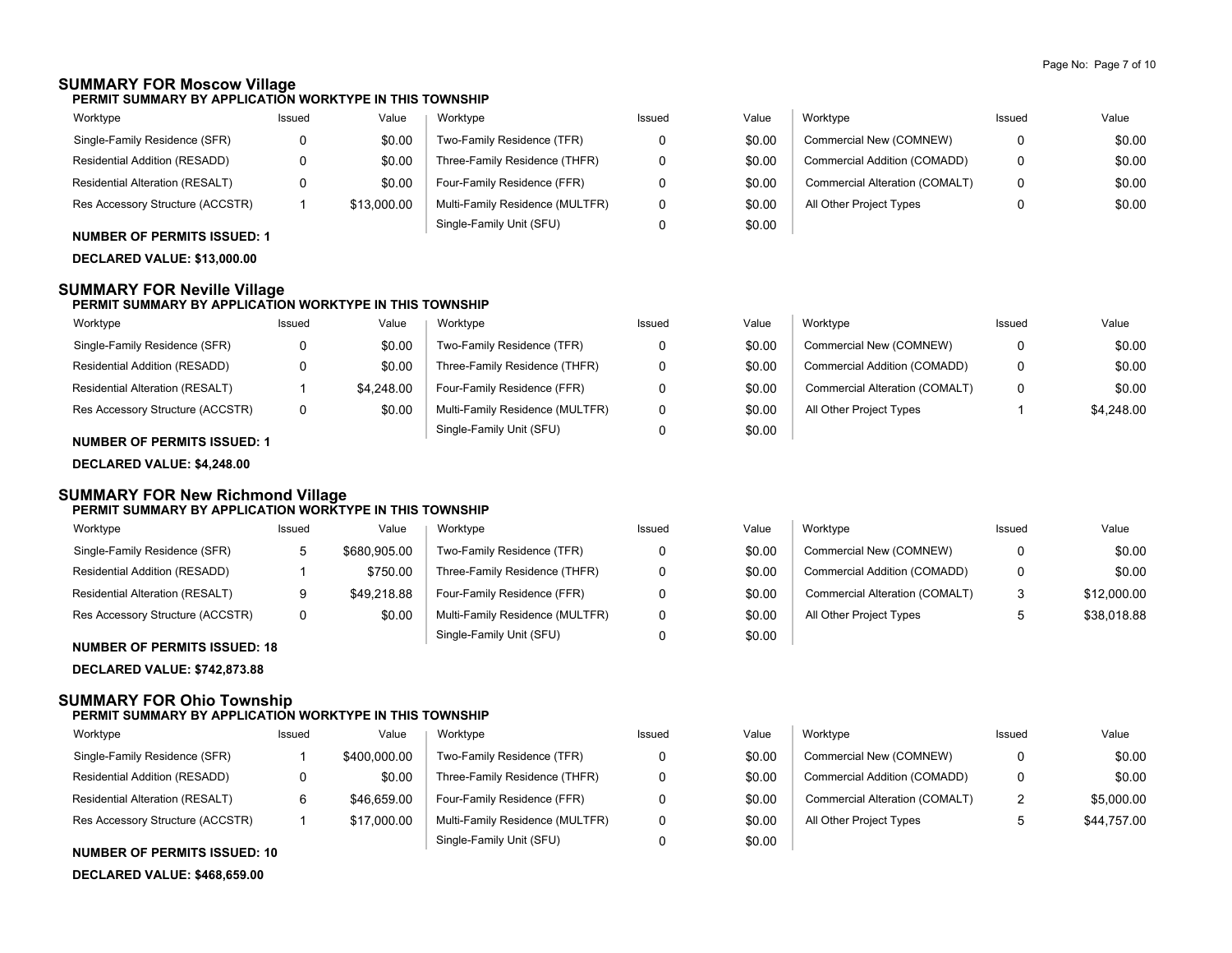## **SUMMARY FOR Owensville Village**

**PERMIT SUMMARY BY APPLICATION WORKTYPE IN THIS TOWNSHIP**

| Worktype                         | Issued | Value        | Worktype                        | Issued | Value  | Worktype                       | Issued | Value      |
|----------------------------------|--------|--------------|---------------------------------|--------|--------|--------------------------------|--------|------------|
| Single-Family Residence (SFR)    |        | \$200,000.00 | Two-Family Residence (TFR)      |        | \$0.00 | Commercial New (COMNEW)        |        | \$0.00     |
| Residential Addition (RESADD)    |        | \$0.00       | Three-Family Residence (THFR)   |        | \$0.00 | Commercial Addition (COMADD)   |        | \$0.00     |
| Residential Alteration (RESALT)  |        | \$0.00       | Four-Family Residence (FFR)     |        | \$0.00 | Commercial Alteration (COMALT) |        | \$3.400.00 |
| Res Accessory Structure (ACCSTR) |        | \$0.00       | Multi-Family Residence (MULTFR) |        | \$0.00 | All Other Project Types        |        | \$3,400.00 |
|                                  |        |              | Single-Family Unit (SFU)        |        | \$0.00 |                                |        |            |

## **NUMBER OF PERMITS ISSUED: 4**

**DECLARED VALUE: \$206,800.00**

## **SUMMARY FOR Pierce Township**

## **PERMIT SUMMARY BY APPLICATION WORKTYPE IN THIS TOWNSHIP**

| Worktype                         | Issued | Value        | Worktype                        | Issued | Value  | Worktype                       | Issued | Value        |
|----------------------------------|--------|--------------|---------------------------------|--------|--------|--------------------------------|--------|--------------|
| Single-Family Residence (SFR)    |        | \$450,000.00 | Two-Family Residence (TFR)      |        | \$0.00 | Commercial New (COMNEW)        |        | \$1,500.00   |
| Residential Addition (RESADD)    |        | \$269,000.00 | Three-Family Residence (THFR)   |        | \$0.00 | Commercial Addition (COMADD)   | 0      | \$0.00       |
| Residential Alteration (RESALT)  | 31     | \$437.616.00 | Four-Family Residence (FFR)     |        | \$0.00 | Commercial Alteration (COMALT) | 11     | \$190,500.00 |
| Res Accessory Structure (ACCSTR) | 0      | \$0.00       | Multi-Family Residence (MULTFR) | 0      | \$0.00 | All Other Project Types        | 25     | \$240.236.00 |
|                                  |        |              | Single-Family Unit (SFU)        |        | \$0.00 |                                |        |              |

### **NUMBER OF PERMITS ISSUED: 52**

**DECLARED VALUE: \$1,360,436.00**

#### **SUMMARY FOR Stonelick Township PERMIT SUMMARY BY APPLICATION WORKTYPE IN THIS TOWNSHIP**

| Worktype                               | Issued | Value        | Worktype                        | Issued | Value  | Worktype                       | Issued | Value       |
|----------------------------------------|--------|--------------|---------------------------------|--------|--------|--------------------------------|--------|-------------|
| Single-Family Residence (SFR)          | 0      | \$0.00       | Two-Family Residence (TFR)      |        | \$0.00 | Commercial New (COMNEW)        |        | \$0.00      |
| Residential Addition (RESADD)          | _      | \$82,200.00  | Three-Family Residence (THFR)   | n      | \$0.00 | Commercial Addition (COMADD)   |        | \$0.00      |
| <b>Residential Alteration (RESALT)</b> | 12     | \$116,006.90 | Four-Family Residence (FFR)     |        | \$0.00 | Commercial Alteration (COMALT) |        | \$4,000.00  |
| Res Accessory Structure (ACCSTR)       | ى      | \$245,000.00 | Multi-Family Residence (MULTFR) | 0      | \$0.00 | All Other Project Types        |        | \$81.082.86 |
| $\blacksquare$                         |        |              | Single-Family Unit (SFU)        |        | \$0.00 |                                |        |             |

#### **NUMBER OF PERMITS ISSUED: 18**

**DECLARED VALUE: \$447,206.90**

## **SUMMARY FOR Tate Township**

### **PERMIT SUMMARY BY APPLICATION WORKTYPE IN THIS TOWNSHIP**

| Worktype                         | Issued | Value        | Worktype                        | Issued | Value  | Worktype                       | Issued | Value        |
|----------------------------------|--------|--------------|---------------------------------|--------|--------|--------------------------------|--------|--------------|
| Single-Family Residence (SFR)    |        | .174.000.00  | Two-Family Residence (TFR)      |        | \$0.00 | Commercial New (COMNEW)        |        | \$375,000.00 |
| Residential Addition (RESADD)    |        | \$12,000.00  | Three-Family Residence (THFR)   |        | \$0.00 | Commercial Addition (COMADD)   |        | \$0.00       |
| Residential Alteration (RESALT)  | 16     | \$226,597.40 | Four-Family Residence (FFR)     |        | \$0.00 | Commercial Alteration (COMALT) | 0      | \$0.00       |
| Res Accessory Structure (ACCSTR) |        | \$139,200.00 | Multi-Family Residence (MULTFR) |        | \$0.00 | All Other Project Types        |        | \$151.222.40 |
| $\ddot{ }$                       |        |              | Single-Family Unit (SFU)        |        | \$0.00 |                                |        |              |

#### **NUMBER OF PERMITS ISSUED: 25**

**DECLARED VALUE: \$1,926,797.40**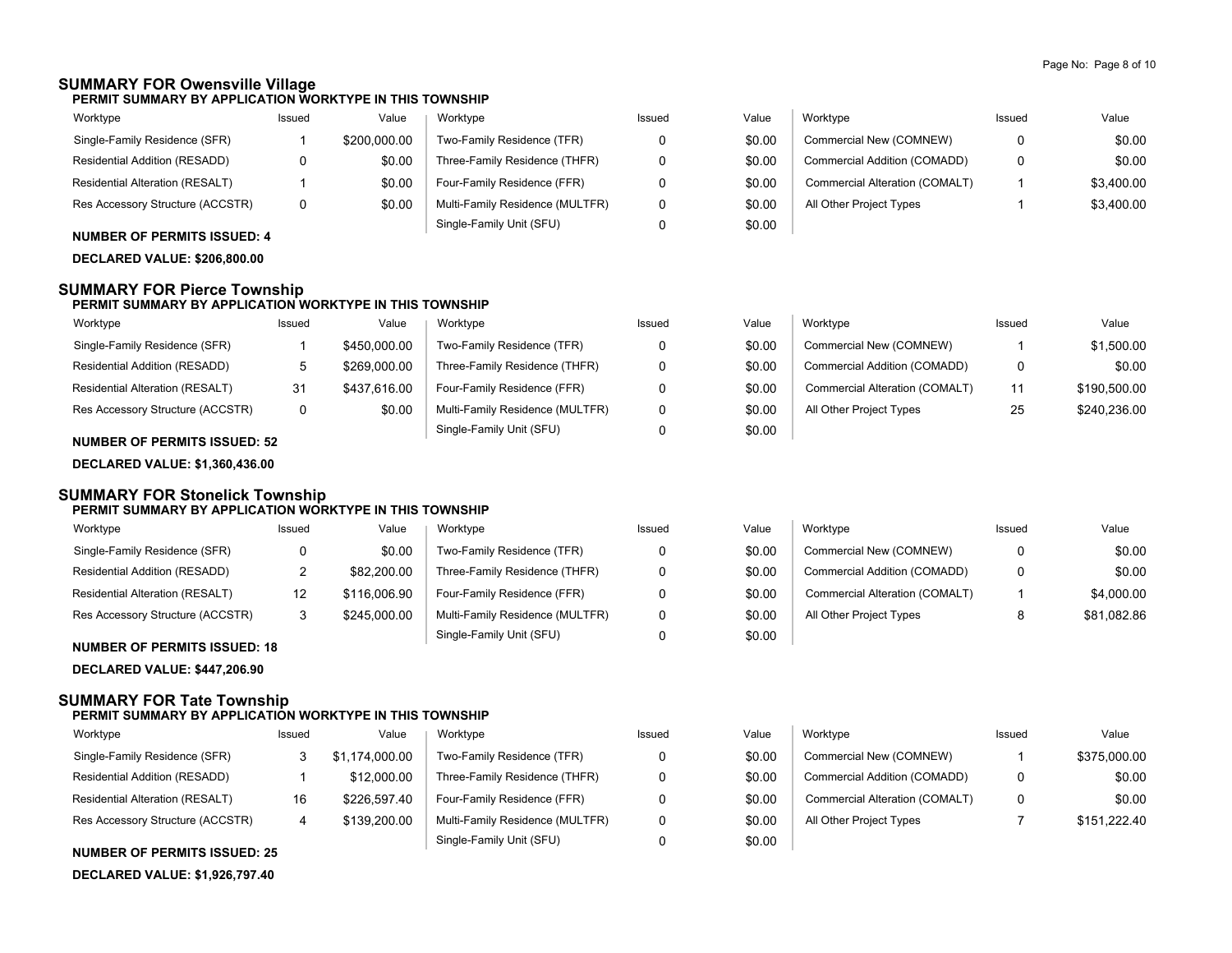## **SUMMARY FOR Union Township**

**PERMIT SUMMARY BY APPLICATION WORKTYPE IN THIS TOWNSHIP**

| Worktype                         | Issued | Value          | Worktype                        | Issued | Value          | Worktype                       | Issued | Value          |
|----------------------------------|--------|----------------|---------------------------------|--------|----------------|--------------------------------|--------|----------------|
| Single-Family Residence (SFR)    |        | \$1.302.466.00 | Two-Family Residence (TFR)      |        | \$0.00         | Commercial New (COMNEW)        |        | \$979,500.00   |
| Residential Addition (RESADD)    |        | \$344.201.18   | Three-Family Residence (THFR)   |        | \$0.00         | Commercial Addition (COMADD)   | Б.     | \$685,000.00   |
| Residential Alteration (RESALT)  | 99     | \$1,217,028.15 | Four-Family Residence (FFR)     |        | \$300,000.00   | Commercial Alteration (COMALT) | 46     | \$1.345.041.27 |
| Res Accessory Structure (ACCSTR) |        | \$71,500.00    | Multi-Family Residence (MULTFR) |        | \$7,309,998.00 | All Other Project Types        | 96     | \$2,575,831.57 |
|                                  |        |                | Single-Family Unit (SFU)        | 158    | \$0.00         |                                |        |                |

### **NUMBER OF PERMITS ISSUED: 363**

**DECLARED VALUE: \$15,086,708.75**

## **SUMMARY FOR Washington Township**

#### **PERMIT SUMMARY BY APPLICATION WORKTYPE IN THIS TOWNSHIP**

| Worktype                         | Issued | Value          | Worktype                        | Issued | Value  | Worktype                       | Issued | Value       |
|----------------------------------|--------|----------------|---------------------------------|--------|--------|--------------------------------|--------|-------------|
| Single-Family Residence (SFR)    |        | \$1.920.000.00 | Two-Family Residence (TFR)      |        | \$0.00 | Commercial New (COMNEW)        |        | \$0.00      |
| Residential Addition (RESADD)    |        | \$0.00         | Three-Family Residence (THFR)   |        | \$0.00 | Commercial Addition (COMADD)   |        | \$0.00      |
| Residential Alteration (RESALT)  |        | \$7.000.00     | Four-Family Residence (FFR)     |        | \$0.00 | Commercial Alteration (COMALT) |        | \$19,000.00 |
| Res Accessory Structure (ACCSTR) | 0      | \$0.00         | Multi-Family Residence (MULTFR) |        | \$0.00 | All Other Project Types        |        | \$7,000.00  |
|                                  |        |                | Single-Family Unit (SFU)        |        | \$0.00 |                                |        |             |

#### **NUMBER OF PERMITS ISSUED: 7**

**DECLARED VALUE: \$1,946,000.00**

#### **SUMMARY FOR Wayne Township PERMIT SUMMARY BY APPLICATION WORKTYPE IN THIS TOWNSHIP**

| Worktype                         | Issued | Value        | Worktype                        | Issued | Value  | Worktype                       | Issued | Value        |
|----------------------------------|--------|--------------|---------------------------------|--------|--------|--------------------------------|--------|--------------|
| Single-Family Residence (SFR)    |        | \$654,000.00 | Two-Family Residence (TFR)      |        | \$0.00 | Commercial New (COMNEW)        |        | \$0.00       |
| Residential Addition (RESADD)    |        | \$0.00       | Three-Family Residence (THFR)   |        | \$0.00 | Commercial Addition (COMADD)   |        | \$0.00       |
| Residential Alteration (RESALT)  |        | \$160,447.00 | Four-Family Residence (FFR)     |        | \$0.00 | Commercial Alteration (COMALT) |        | \$0.00       |
| Res Accessory Structure (ACCSTR) |        | \$0.00       | Multi-Family Residence (MULTFR) |        | \$0.00 | All Other Project Types        |        | \$136,135.00 |
| MUMBER OF BERMITO IOQUER, 40     |        |              | Single-Family Unit (SFU)        |        | \$0.00 |                                |        |              |

#### **NUMBER OF PERMITS ISSUED: 16**

**DECLARED VALUE: \$814,447.00**

## **SUMMARY FOR Williamsburg Township**

#### **PERMIT SUMMARY BY APPLICATION WORKTYPE IN THIS TOWNSHIP**

| Worktype                         | Issued | Value       | Worktype                        | Issued | Value  | Worktype                       | Issued | Value       |
|----------------------------------|--------|-------------|---------------------------------|--------|--------|--------------------------------|--------|-------------|
| Single-Family Residence (SFR)    |        | .129.000.00 | Two-Family Residence (TFR)      |        | \$0.00 | Commercial New (COMNEW)        | 0      | \$0.00      |
| Residential Addition (RESADD)    |        | \$84,799.00 | Three-Family Residence (THFR)   |        | \$0.00 | Commercial Addition (COMADD)   | 0      | \$0.00      |
| Residential Alteration (RESALT)  |        | \$33.425.00 | Four-Family Residence (FFR)     |        | \$0.00 | Commercial Alteration (COMALT) |        | \$0.00      |
| Res Accessory Structure (ACCSTR) | 0      | \$0.00      | Multi-Family Residence (MULTFR) |        | \$0.00 | All Other Project Types        |        | \$29,925.00 |
|                                  |        |             | Single-Family Unit (SFU)        |        | \$0.00 |                                |        |             |

#### **NUMBER OF PERMITS ISSUED: 10**

**DECLARED VALUE: \$1,247,224.00**